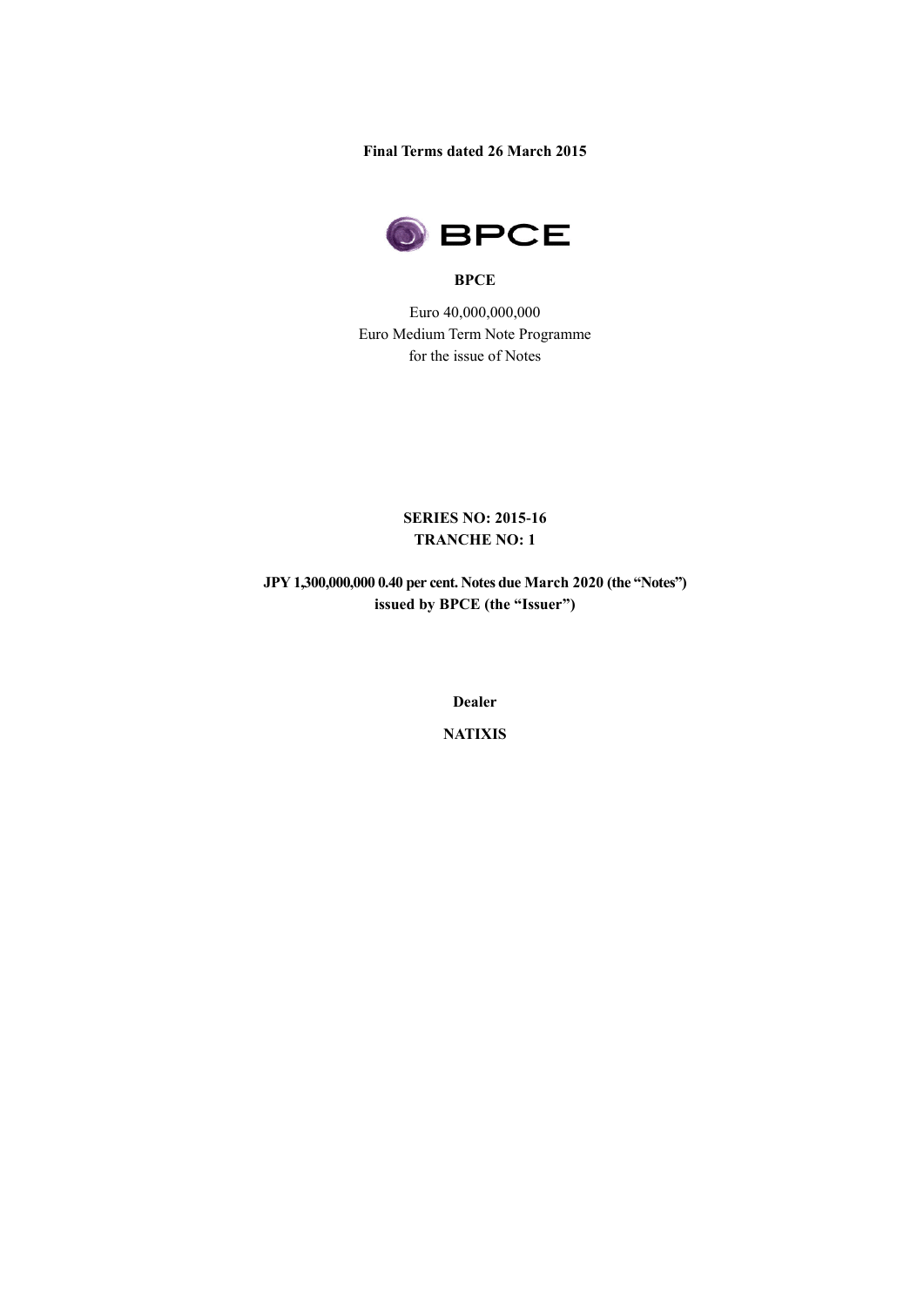#### **PART A – CONTRACTUAL TERMS**

Terms used herein shall be deemed to be defined as such for the purposes of the Conditions (the "**Conditions**") set forth in the Base Prospectus dated 20 November 2014 which received visa n°14-610 from the *Autorité des marchés financiers* (the "**AMF**") on 20 November 2014 and the Base Prospectus Supplement dated 3 March 2015 which received visa n°15-071 from the AMF on 3 March 2015 which together constitute a base prospectus for the purposes of the Prospectus Directive (Directive 2003/71/EC), as amended (the "**Prospectus Directive**").

This document constitutes the Final Terms of the Notes described herein for the purposes of Article 5.4 of the Prospectus Directive and must be read in conjunction with such Base Prospectus as so supplemented. Full information on the Issuer and the offer of the Notes is only available on the basis of the combination of these Final Terms and the Base Prospectus as so supplemented. The Base Prospectus and the Base Prospectus Supplement are available for viewing at the office of the Fiscal Agent or each of the Paying Agents and on the website of the AMF (www.amf-france.org) and copies may be obtained from BPCE, 50 avenue Pierre Mendès-France, 75013 Paris, France.

| 1. | Issuer:             |                                             | <b>BPCE</b>                                                                                                                                                     |
|----|---------------------|---------------------------------------------|-----------------------------------------------------------------------------------------------------------------------------------------------------------------|
| 2. | (i)                 | Series Number:                              | 2015-16                                                                                                                                                         |
|    | (ii)                | Tranche Number:                             | $\mathbf{1}$                                                                                                                                                    |
|    | (iii)               | Date on which the Notes become<br>fungible: | Not Applicable                                                                                                                                                  |
| 3. |                     | Specified Currency or Currencies:           | Japanese Yen ("JPY")                                                                                                                                            |
| 4. |                     | Aggregate Nominal Amount:                   |                                                                                                                                                                 |
|    | (i)                 | Series:                                     | JPY 1,300,000,000                                                                                                                                               |
|    | (ii)                | Tranche:                                    | JPY 1,300,000,000                                                                                                                                               |
| 5. | <b>Issue Price:</b> |                                             | 100.00 per cent. of the Aggregate Nominal Amount                                                                                                                |
| 6. |                     | Specified Denomination(s):                  | JPY 100,000,000                                                                                                                                                 |
| 7. | (i)                 | Issue Date:                                 | 30 March 2015                                                                                                                                                   |
|    | (ii)                | <b>Interest Commencement Date:</b>          | 30 March 2015                                                                                                                                                   |
| 8. |                     | <b>Interest Basis:</b>                      | 0.40 per cent. Fixed Rate                                                                                                                                       |
|    |                     |                                             | (further particulars specified below)                                                                                                                           |
| 9. |                     | Maturity Date:                              | 30 March 2020                                                                                                                                                   |
|    |                     | 10. Redemption Basis:                       | Subject to any purchase and cancellation or early<br>redemption, the Notes will be redeemed on the Maturity<br>Date at 100.00 per cent. of their nominal amount |
|    |                     | 11. Change of Interest Basis:               | Not Applicable                                                                                                                                                  |
|    |                     | 12. Put/Call Options:                       | Not Applicable                                                                                                                                                  |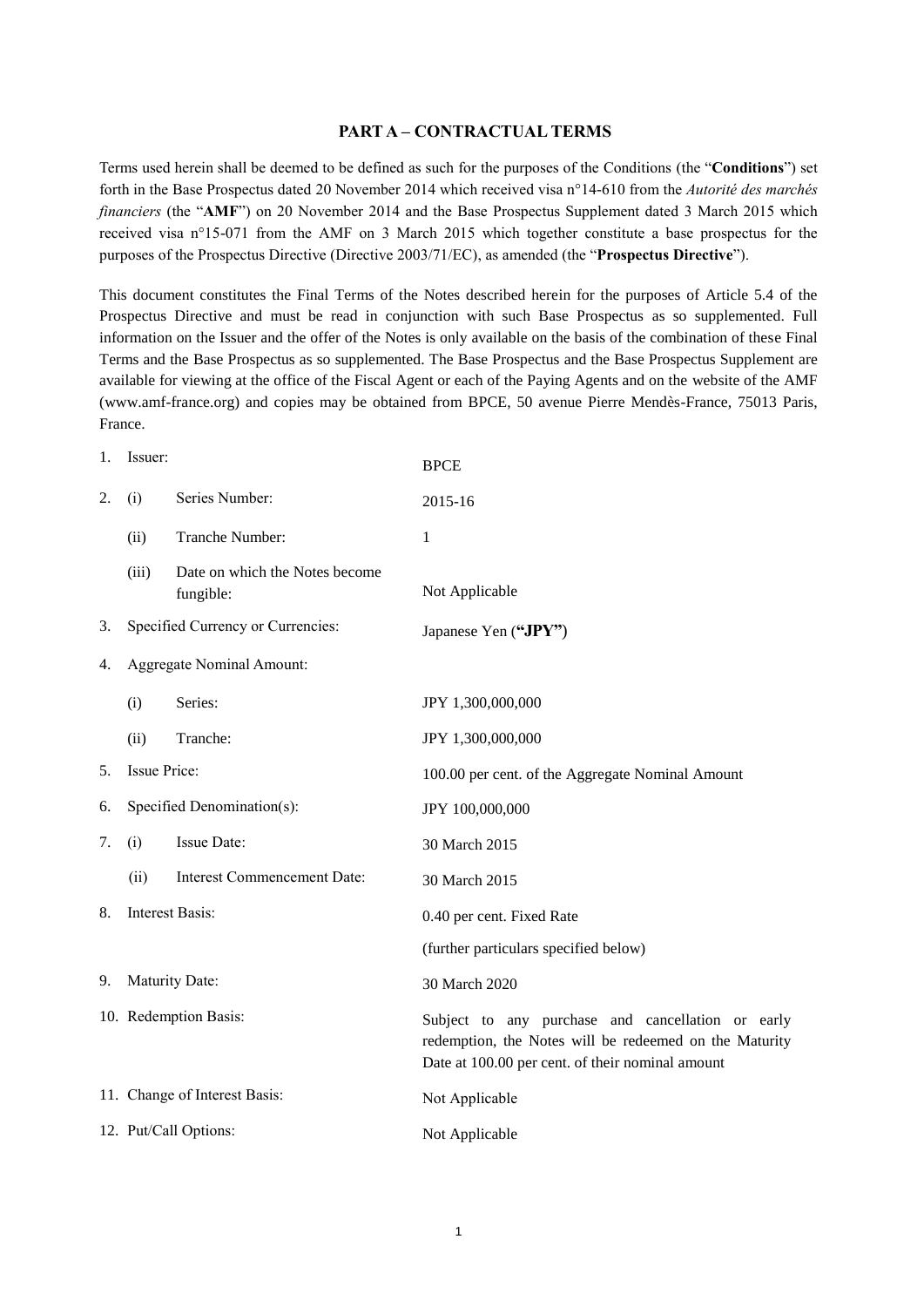| 13. (i) | Status of the Notes:                                                     | <b>Unsubordinated Notes</b>                                                                                                                                      |
|---------|--------------------------------------------------------------------------|------------------------------------------------------------------------------------------------------------------------------------------------------------------|
| (11)    | Dates of the corporate authorisations<br>for issuance of Notes obtained: | Decision of the <i>Directoire</i> of the Issuer dated 28 April<br>2014 and decision of Mr. Jean-Philippe Berthaut, Head of<br>Group Funding, dated 20 March 2015 |

# **PROVISIONS RELATING TO INTEREST (IF ANY) PAYABLE**

| 14. Fixed Rate Note Provisions |                                               | Applicable                                                                                                                                           |
|--------------------------------|-----------------------------------------------|------------------------------------------------------------------------------------------------------------------------------------------------------|
| (i)                            | Rate of Interest:                             | 0.40 per cent. <i>per annum</i> payable in arrear on each Interest<br><b>Payment Date</b>                                                            |
| (ii)                           | Interest Payment Date(s):                     | 30 March and 30 September in each year commencing on<br>30 September 2015 adjusted in accordance with the<br>Business Day Convention specified below |
| (iii)                          | <b>Fixed Coupon Amount:</b>                   | Rate of Interest x Specified Denomination x Day Count<br>Note of JPY 100,000,000<br>Fraction per<br>Specified<br>Denomination                        |
| (iv)                           | Broken Amount(s):                             | Not Applicable                                                                                                                                       |
| (v)                            | Day Count Fraction:                           | Actual/365, Adjusted                                                                                                                                 |
| (vi)                           | <b>Determination Dates:</b>                   | Not Applicable                                                                                                                                       |
|                                | (vii) Business Day Convention:                | Modified Following Business Day Convention                                                                                                           |
|                                | (viii) Payments on Non-Business Days:         | As per Conditions                                                                                                                                    |
|                                | 15. Floating Rate Note Provisions             | Not Applicable                                                                                                                                       |
|                                | 16. Zero Coupon Note Provisions               | Not Applicable                                                                                                                                       |
|                                | 17. Inflation Linked Interest Note Provisions | Not Applicable                                                                                                                                       |

### **PROVISIONS RELATING TO REDEMPTION**

|                | 18. Call Option                                                                                                                                                     | Not Applicable                                                                           |
|----------------|---------------------------------------------------------------------------------------------------------------------------------------------------------------------|------------------------------------------------------------------------------------------|
| 19. Put Option |                                                                                                                                                                     | Not Applicable                                                                           |
|                | 20. Final Redemption Amount of each Note:                                                                                                                           | JPY 100,00,000 per Note of JPY 100,000,000 Specified<br>Denomination                     |
|                | Inflation Linked Notes – Provisions relating<br>to the Final Redemption Amount:                                                                                     | Not Applicable                                                                           |
|                | 21. Early Redemption Amount                                                                                                                                         |                                                                                          |
| (i)            | Note payable on redemption for Denomination<br>taxation reasons (Condition $6(g)$ ), for<br>illegality (Condition $6(j)$ ) or on event<br>of default (Condition 9): | Early Redemption Amount(s) of each JPY 100,000,000 per Note of JPY 100,000,000 Specified |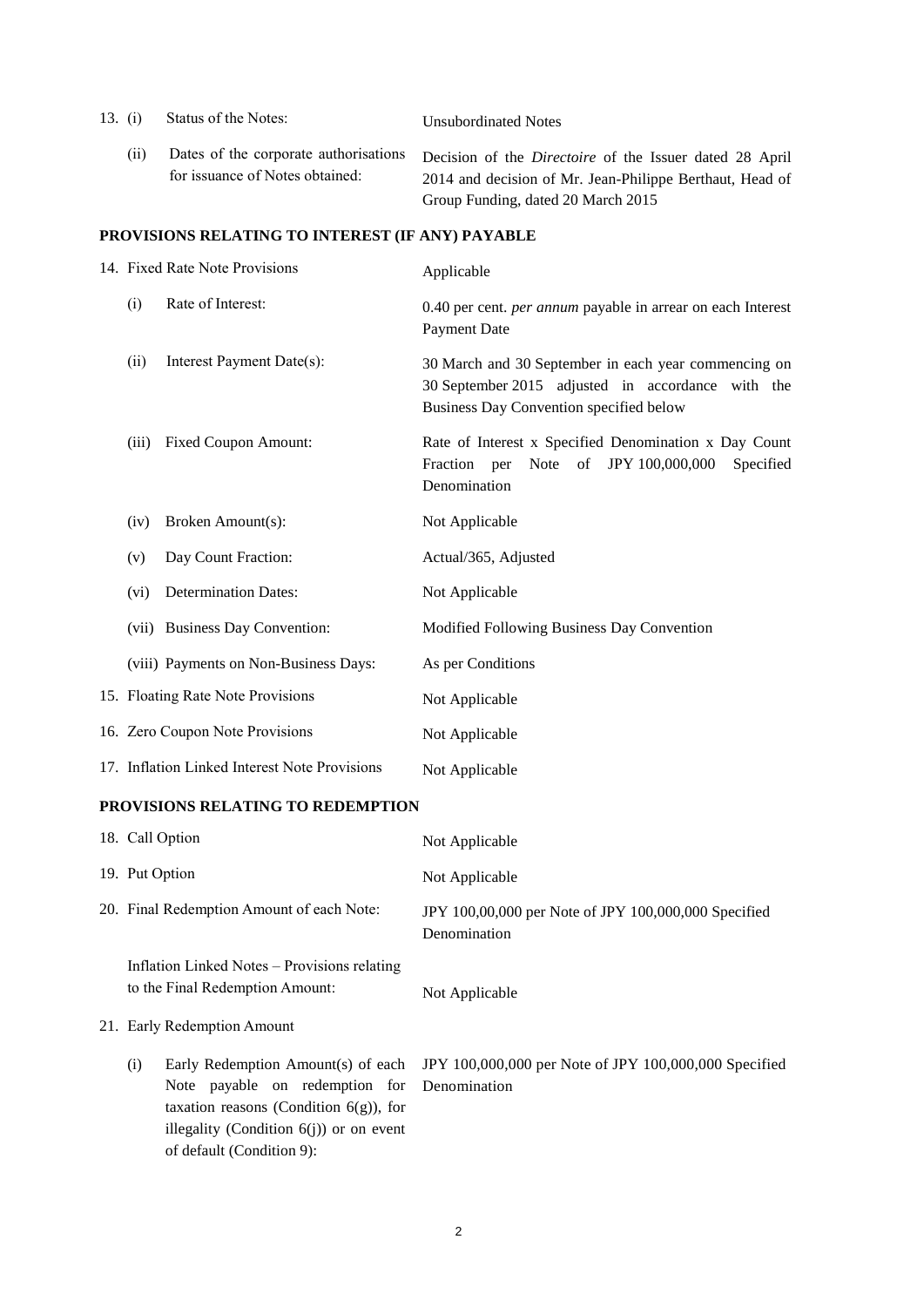| (ii)  | Redemption for taxation reasons                                         |                |  |
|-------|-------------------------------------------------------------------------|----------------|--|
|       | permitted on days others than Interest                                  |                |  |
|       | Payment Dates (Condition $6(g)$ ):<br>Yes                               |                |  |
| (iii) | Unmatured Coupons to become void<br>upon early redemption (Materialised |                |  |
|       | Bearer Notes only) (Condition $7(f)$ ):                                 | Not Applicable |  |

### **GENERAL PROVISIONS APPLICABLE TO THE NOTES**

| 22. Form of Notes:                                                                                                          |                                                                                                                      | <b>Dematerialised Notes</b>                                                                                                                          |  |  |
|-----------------------------------------------------------------------------------------------------------------------------|----------------------------------------------------------------------------------------------------------------------|------------------------------------------------------------------------------------------------------------------------------------------------------|--|--|
| (i)                                                                                                                         | Form of Dematerialised Notes:                                                                                        | Bearer form (au porteur)                                                                                                                             |  |  |
| (ii)                                                                                                                        | <b>Registration Agent:</b>                                                                                           | Not Applicable                                                                                                                                       |  |  |
| (iii)                                                                                                                       | Temporary Global Certificate:                                                                                        | Not Applicable                                                                                                                                       |  |  |
| (iv)                                                                                                                        | Applicable TEFRA exemption:                                                                                          | Not Applicable                                                                                                                                       |  |  |
|                                                                                                                             | 23. Financial Centres:                                                                                               | TARGET, Tokyo and London                                                                                                                             |  |  |
| 24. Talons for future Coupons or Receipts to be<br>attached to Definitive Notes (and dates on<br>which such Talons mature): |                                                                                                                      | Not Applicable                                                                                                                                       |  |  |
|                                                                                                                             | 25. Details relating to Instalment Notes: amount<br>of each instalment, date on which each<br>payment is to be made: | Not Applicable                                                                                                                                       |  |  |
|                                                                                                                             | 26. Redenomination provisions:                                                                                       | Not Applicable                                                                                                                                       |  |  |
|                                                                                                                             | 27. Purchase in accordance with Articles L.213-<br>1 A and D.213-1 A of the French Code<br>monétaire et financier:   | Applicable                                                                                                                                           |  |  |
|                                                                                                                             | 28. Consolidation provisions:                                                                                        |                                                                                                                                                      |  |  |
|                                                                                                                             |                                                                                                                      | Not Applicable                                                                                                                                       |  |  |
| 29. Masse:                                                                                                                  |                                                                                                                      | Contractual Masse shall apply<br>Name and address of the Representative:<br>Mr. Philippe DUPUIS<br>9, rue du Débarcadère<br>F-93500 Pantin<br>France |  |  |
|                                                                                                                             |                                                                                                                      | Name and address of the alternate Representative:<br>Mr. Pierre JOND<br>9, rue du Débarcadère<br>F-93500 Pantin<br>France                            |  |  |
|                                                                                                                             |                                                                                                                      |                                                                                                                                                      |  |  |

The Representative will receive a remuneration of Euro 2,000 (excluding VAT) per year.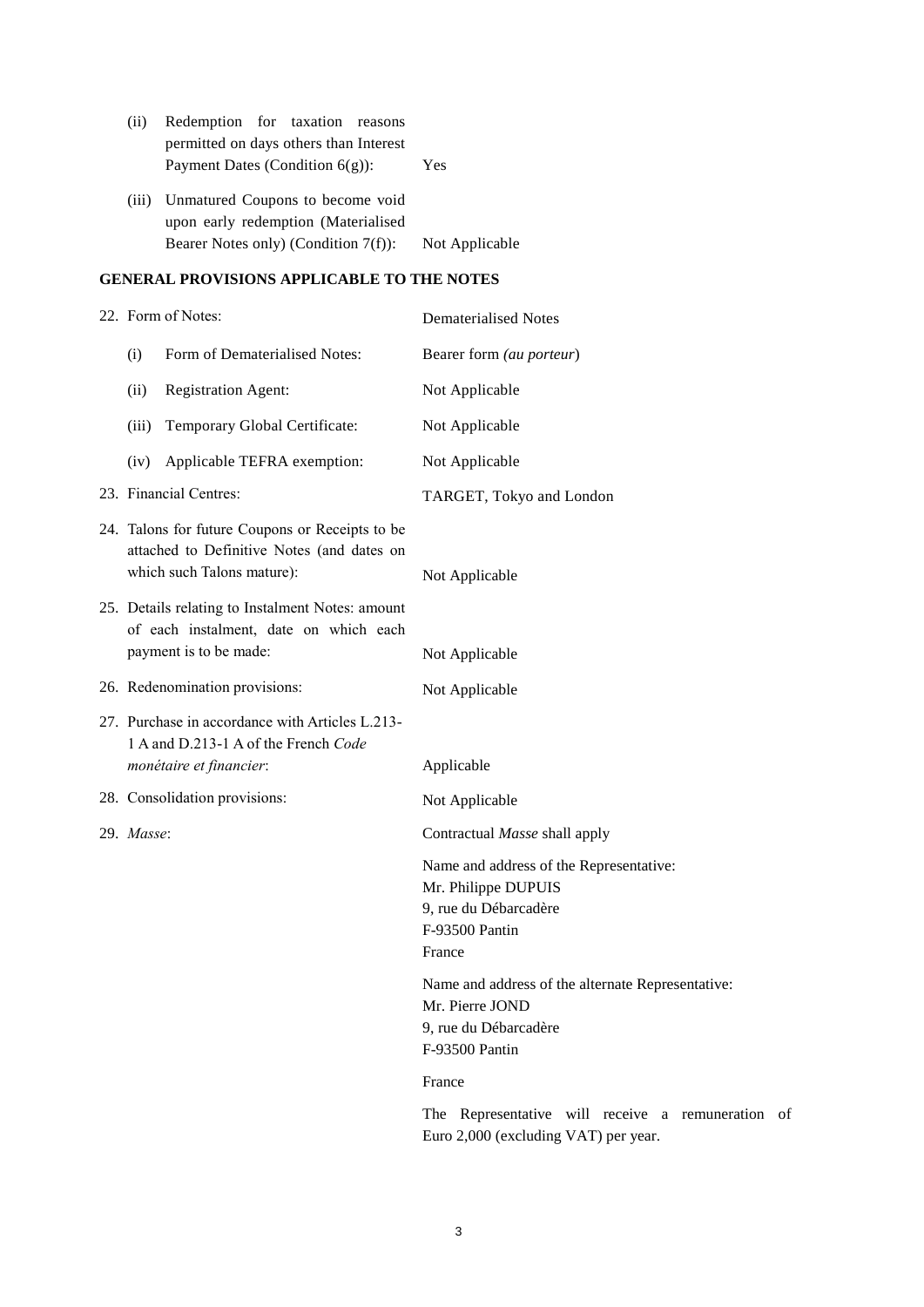## **RESPONSIBILITY**

The Issuer accepts responsibility for the information contained in these Final Terms.

Signed on behalf of BPCE

Duly represented by : Jean-Philippe Berthaut, Head of Group Funding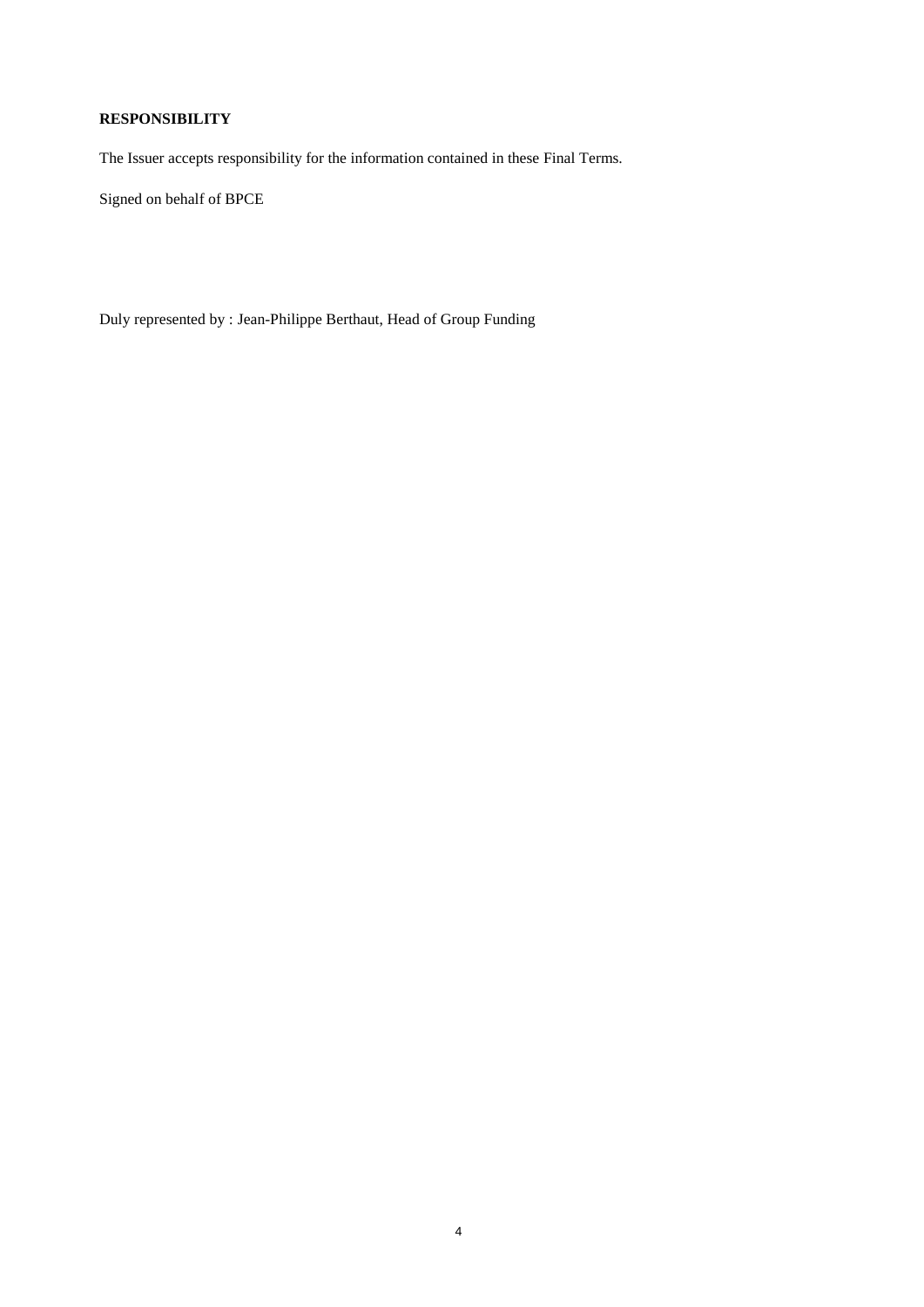## **PART B – OTHER INFORMATION**

### **1. LISTING AND ADMISSION TO TRADING**

|          | (i) Listing and Admission to     | Application has been made by the Issuer (or on its behalf) for   |
|----------|----------------------------------|------------------------------------------------------------------|
| trading: |                                  | the Notes to be listed and admitted to trading on Euronext Paris |
|          |                                  | with effect from the Issue Date.                                 |
|          | (ii) Estimate of total expenses  |                                                                  |
|          | related to admission to trading: | Euro 3,100                                                       |

### **2. RATINGS**

Ratings:

Not Applicable

### **3. NOTIFICATION**

Not Applicable

### **4. INTERESTS OF NATURAL AND LEGAL PERSONS INVOLVED IN THE ISSUE**

Save as discussed in "Subscription and Sale", so far as the Issuer is aware, no person involved in the offer of the Notes has an interest material to the offer.

#### **5. YIELD**

Indication of yield: 0.40 per cent. *per annum* The yield is calculated at the Issue Date on the basis of the Issue Price. It is not an indication of future yield.

#### **6. OPERATIONAL INFORMATION**

| ISIN:        | FR0012648574 |
|--------------|--------------|
| Common Code: | 120989219    |

Depositaries:

| (i) | Euroclear France to act as |     |
|-----|----------------------------|-----|
|     | Central Depositary:        | Yes |
|     |                            |     |

(ii) Common Depositary for Euroclear and Clearstream Luxembourg: No

Any clearing system(s) other than Euroclear and Clearstream,